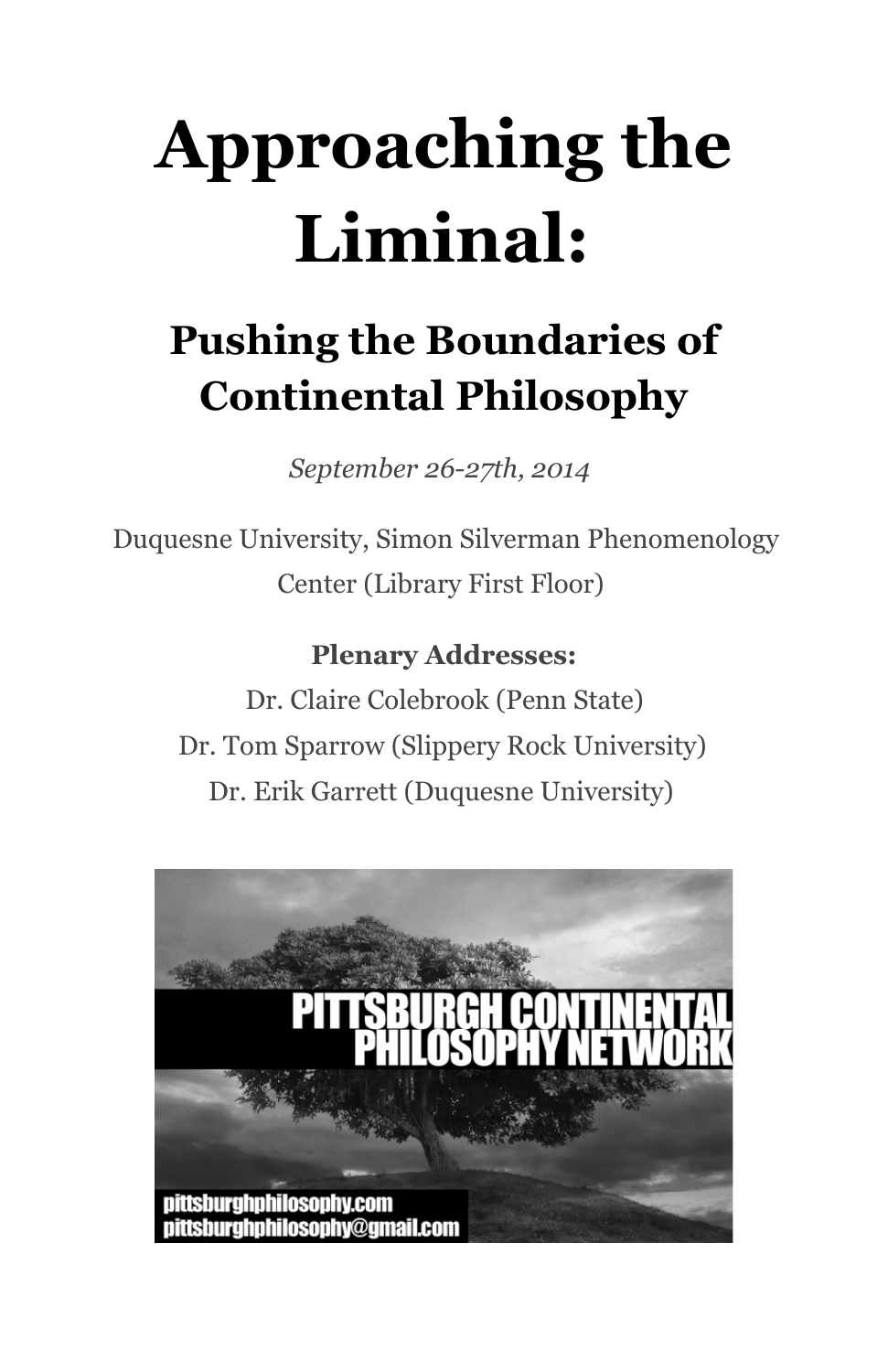# **Friday**

#### **1:25-1:30 - Welcome**

#### **1:30-3:30 - Toward the Concept of Minor in Deleuze and Guattari: Politics, Art, and Thought at the Limits of Language**

- Dr. Janae Sholtz (Alvernia University) "Elucidations of the Minor: Free Indirect Discourse and the Machinic"
- Jared Bly (Villanova University) "Deleuze and Guattari's Concept of the Minor and Post-Colonial Literary Practice"
- Joseph Barker (Penn State University) "We Are Still Not Yet Thinking: Minor Thought as the Task of Continental Philosophy"
- Jingjing LI (McGill University) "Movement-image and the Possibility of Non-subjective Consciousness"

#### **3:45-4:45 -** *Immunity and Auto-Immunity*

● Jess Dunn (Duquesne University) - "Shambling Along the Borders: The Zombie Virus as Derridian Auto-immunity"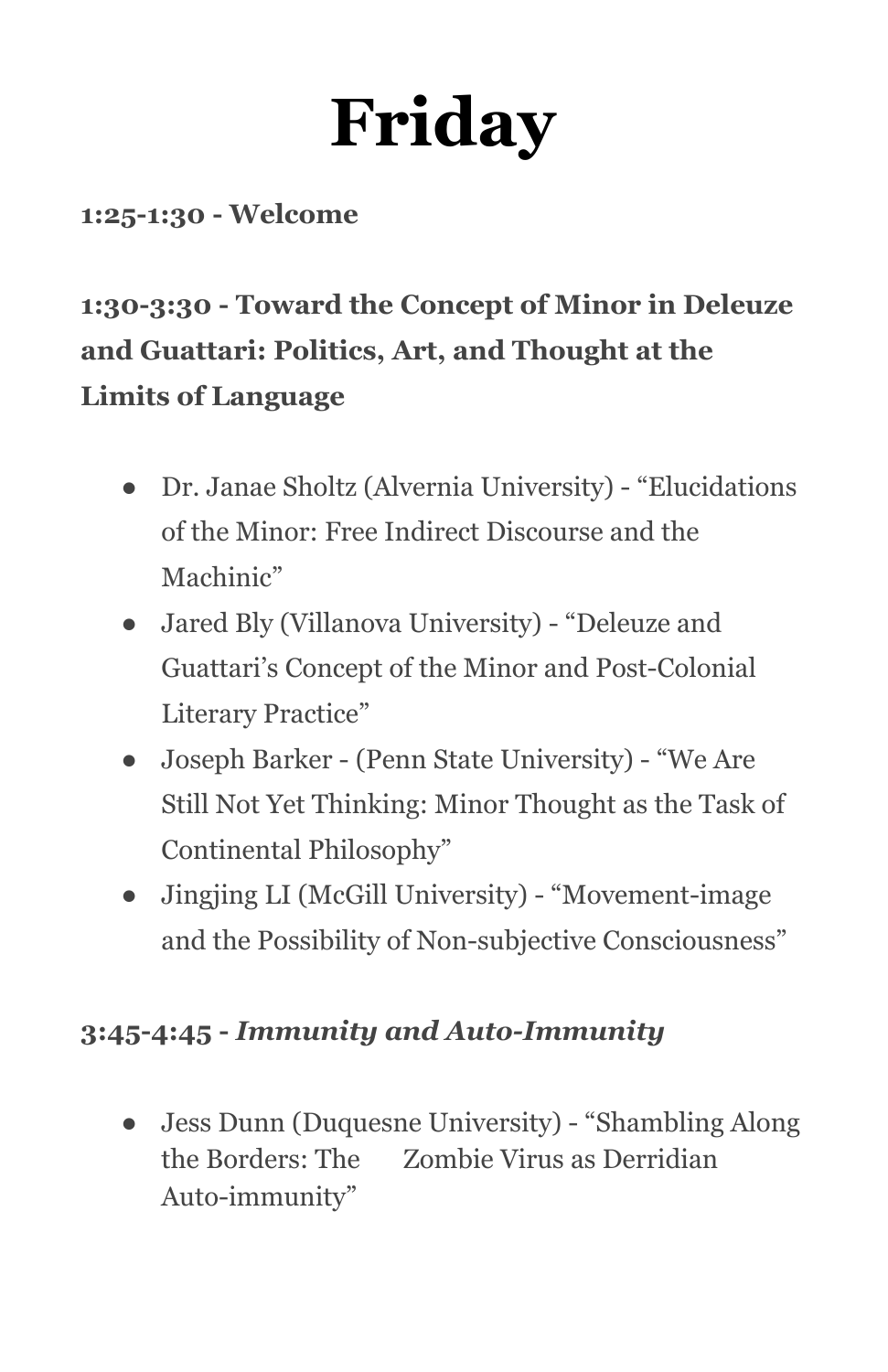• Jeremy Northup (Point Park University) – "Becoming-openly: Relationship Anarchy and Immunitas"

#### **5:00-6:00 -** *Phenomenology and Religion*

- Jeffrey McCurry (Duquesne University) "From Metaphysics to Phenomenology: Augustine After Freud and Lacan"
- J. Leavitt Pearl (Duquesne University) "French Phenomenology and the Reintroduction of Catholic Heteronormativity into Post-modernism"

#### **6:00-7:00 -** *Dinner*

#### **7:00-8:30 -** *Plenary Address*

Tom Sparrow (Slippery Rock University) - "We Have Never Been Postmetaphysical"

#### **8:30-9:00 -** *Refreshments/Reception*

#### **9:00-? - Pub-night at** *Blue Line Grill* **(5th avenue)**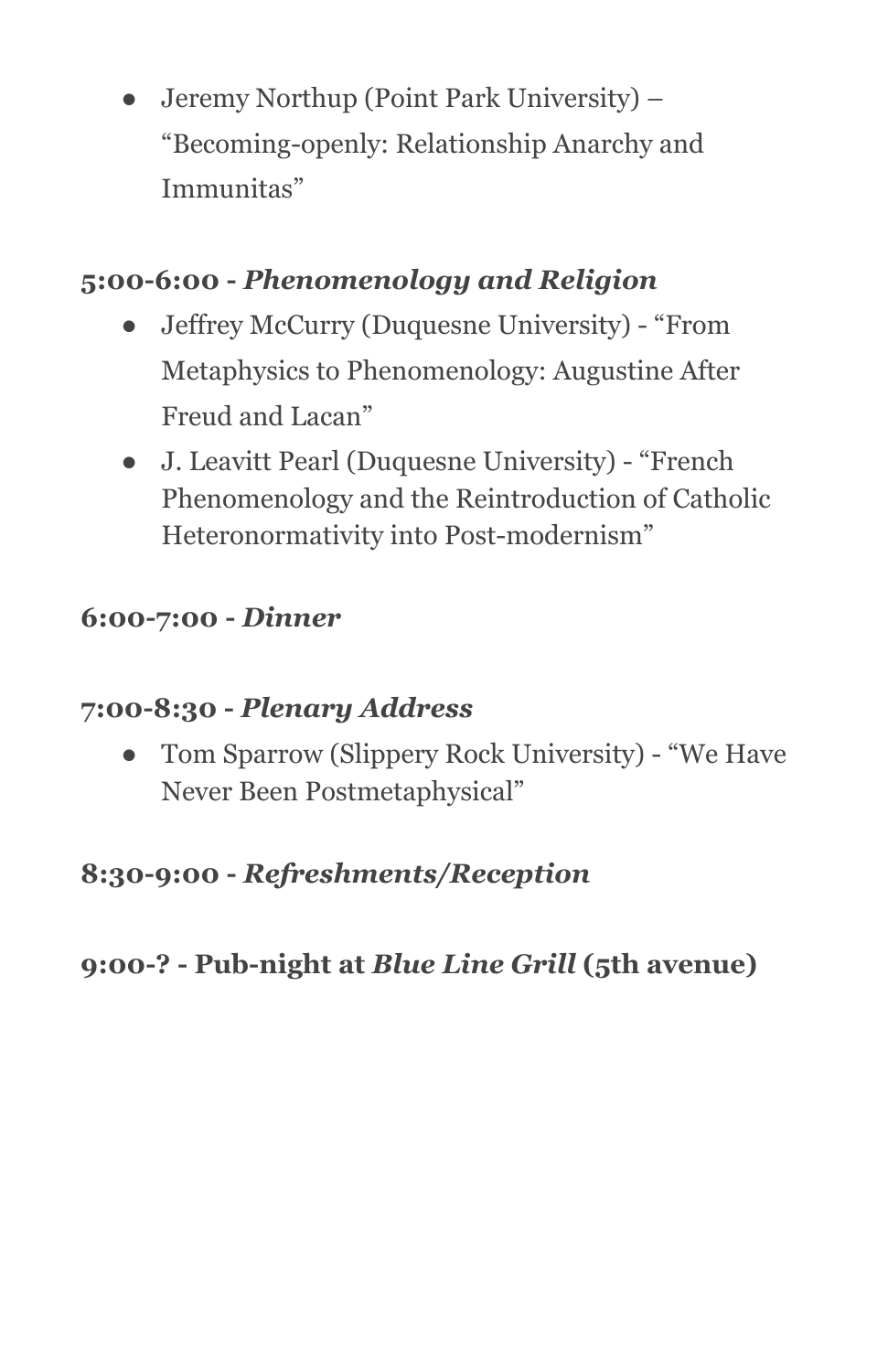# **Saturday**

#### **10:00-11:00 –** *Phenomenology: Ontology and Ethics*

- Gina Zavota (Kent State University) "Touching the Flesh: Merleau-Ponty and the New Materialisms"
- J. Edward Hackett (The University of Akron) "A Phenomenological Refutation of Caputo's Critique of Obligation and Ethics"

#### **11:15-12:45 -** *Plenary*

● Erik Garrett (Duquesne University) - "Husserl in the City: Towards an Urban Phenomenology"

#### **12:45-1:45 -** *Lunch*

#### **1:45-3:45 -** *Phenomenology at the Edge of Disciplines*

- Donovan Irven (Purdue University) "Phenomenological Reconciliation: Embodiment and the Extended Mind"
- Jonnie McConnell (Purdue University) "Eco-phenomenology, Literature, and Environmental Ethics"
- R. Maxwell Spears (Purdue University) "A Further Question Concerning Technology: The Essence of Writing"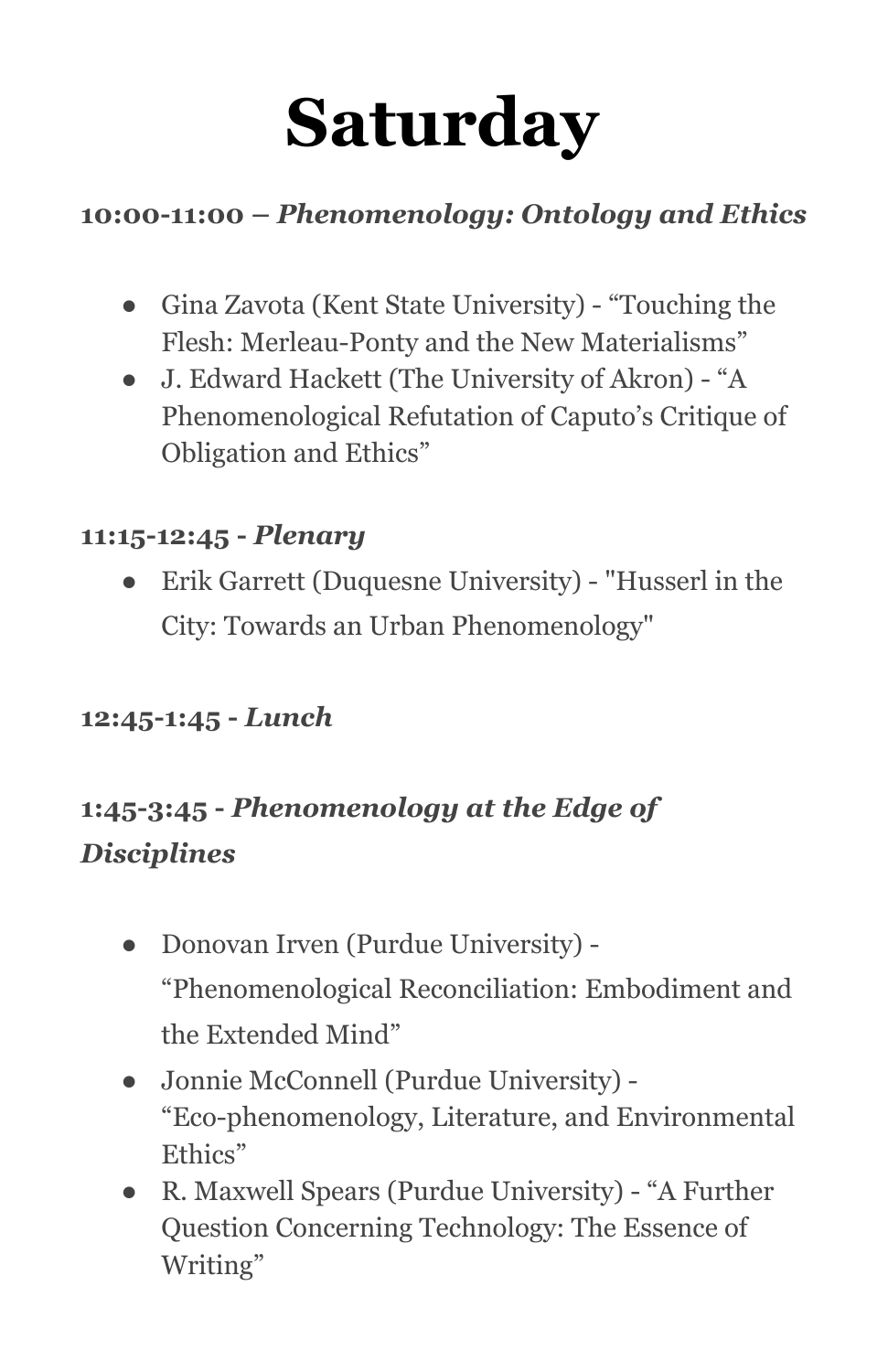● Jessica N. Sturgess (Purdue University) - "Remainders and Rejoinders: Communication as Embodied Testimony"

#### **4:00-5:30 -** *Plenary*

● Claire Colebrook (Penn State) - "We Have Always Been Post-anthropocene"

#### **5:30-6:00 -** *Closing and Refreshments/Reception*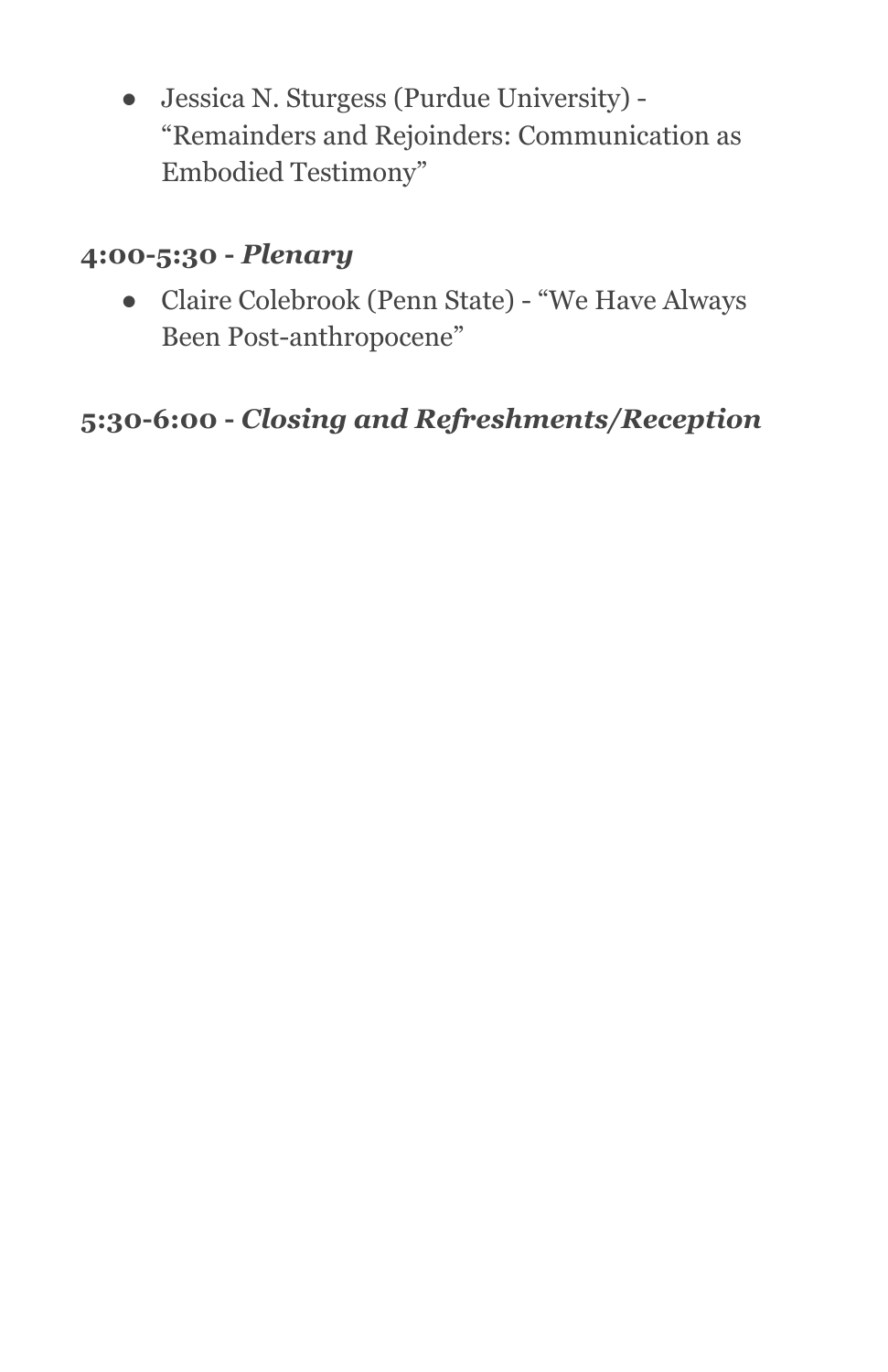### **Sponsors:**

- Pittsburgh Continental Philosophy Network
- Simon Silverman Phenomenology Center
- Point Park's Confluence Psychology Alliance
- Duquesne's McAnulty College of Liberal Arts
- Duquesne University Press

### **Contact:**

- Conference: [pittsburghphilosophy@gmail.com](mailto:pittsburghphilosophy@gmail.com)
- J. Leavitt Pearl: [pearlj@duq.edu,](mailto:pearlj@duq.edu) 603-496-0322
- Jeremy Northup: [jjnorth@pointpark.edu](mailto:jjnorth@pointpark.edu)